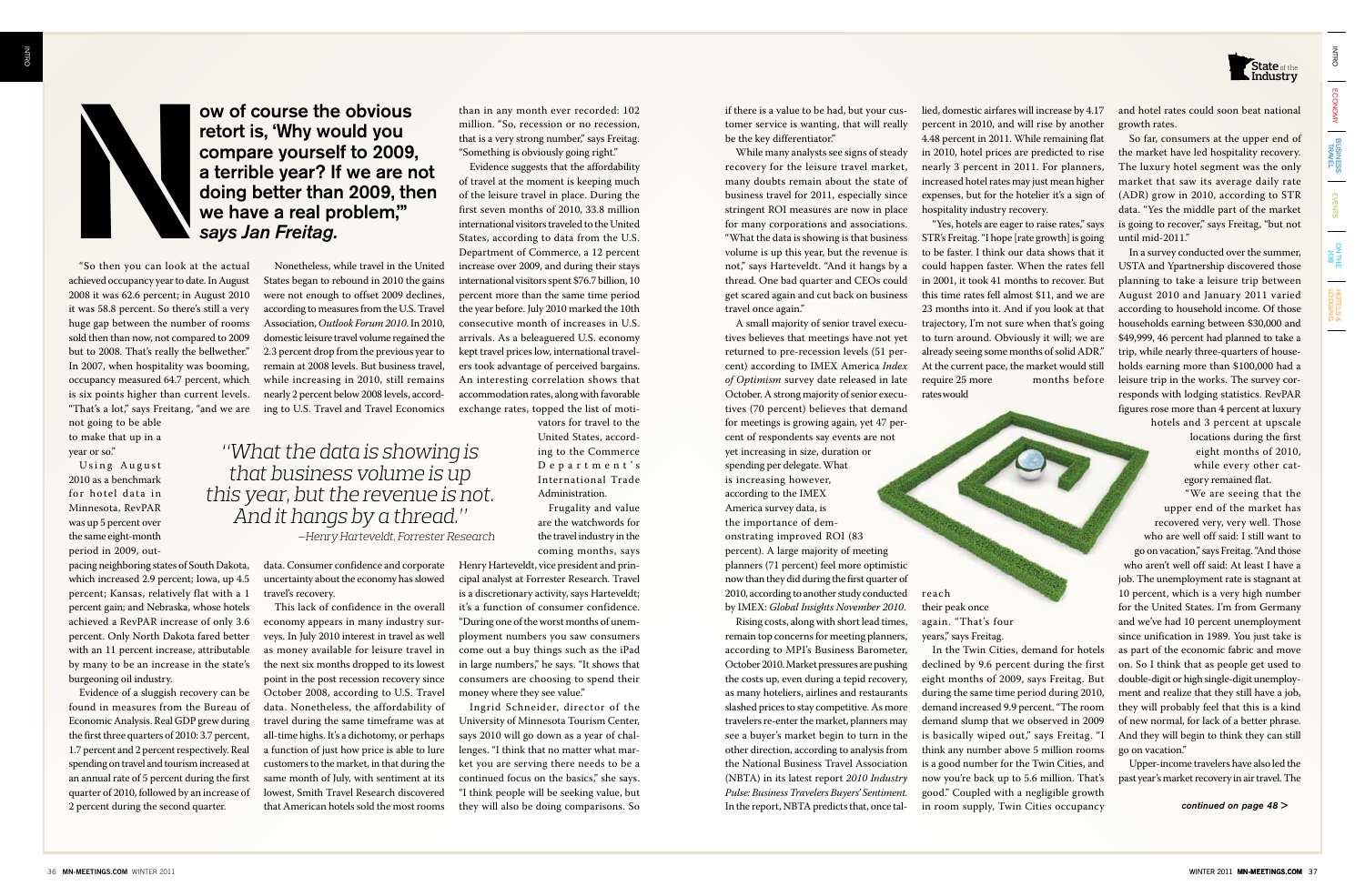## **economic BECONOMY** TOTAL HOSPITALITY EXPENDITURES. TRAVEL FORECASTS. **economy**

## $\bullet\bullet$

Tourism & the Minnesota Economy 

**39 Million** annual person visits

**\$11.2 billion** leisure and hospitality gross sales generated, 2008

**\$33 Million** dollars per day spent by Minnesota tourists

**16%** state sales tax accounted for by leisure and hospitality industry

economic impact of Hennepin County on the leisure and hospitality industry, 2008

**\$53** gross sales for every  $$1$  invested in state tourism marketing



**127%** increase in leisure and hospitality jobs between 1975-2005



## **\$7.5 Increase slightly billion** economic impact

of 10-county metro area on the leisure and hospitality industry, 2008

## **\$424 Million**

economic impact of St. Louis County (Duluth) on the leisure and hospitality industry, 2008

*—Sources: Explore Minnesota Tourism, 2000; The Economic Impact of Expenditures by Travelers on Minnesota, June 2007- May 2008, Davidson-Peterson Associates; Minnesota Department of Revenue, 2008; Minnesota Department of Employment and Economic Development, 2008; Bureau of Labor Statistics*

### 88

**( VENDOR )** In the coming year (2011), I predict<br>my company's revenue will:

> National Travel Intentions



By which travel intentions decreased between July 2009 & July 2010

## **\$3.7 billion Decrease significantly**

Coming out of the economic times we have been in for the past 18 months, companies are still cutting budgets and payroll. This in turn goto and pay can the meant events side of things. I think as we start to see things improving, we will start getting this business back. The question is will companies start to spend again like in the past or is this a new attitude going forward to spend less and do less? (VENDOR) (VENDOR) (VENDOR) (VENDOR) (VENDOR) (VENDOR) (VENDOR) (VENDOR) (VENDOR) (VENDOR) (VENDOR) (VENDOR) (VENDOR) (VENDOR) (VENDOR) (VENDOR) (VENDOR) (VENDOR) (VENDOR) (VENDOR) (VENDOR) (VENDOR) (VENDOR) (VENDOR) (VENDO



**In the coming year (2011), I predict that the meeting** 

**EVENTS**  $\frac{1}{2}$ on the<br>
and<br>  $\frac{1}{2}$  $\frac{1}{2}$ HOTELS & lodging HOTELs &

 $\overline{\phantom{a}}$ 



Over the past year, which of the following client markets, in your opinion, have shown



## **Total Travel Expenditures in the U.S. (\$ billions)**



*—Martin Larsen, Brunswick Zone*



\$100,000 (Household Income)

(Household Income)

(Household Income)



## ECONOMY business travel

 $\frac{1}{2}$ 



ECONOMY

Industry Predictions. Economic Benchmarks.

## **Getting Back to Business**





**Strength in Local Markets ( VENDOR )**



#### **From our survey:**

charts/infographics by jeremy nelson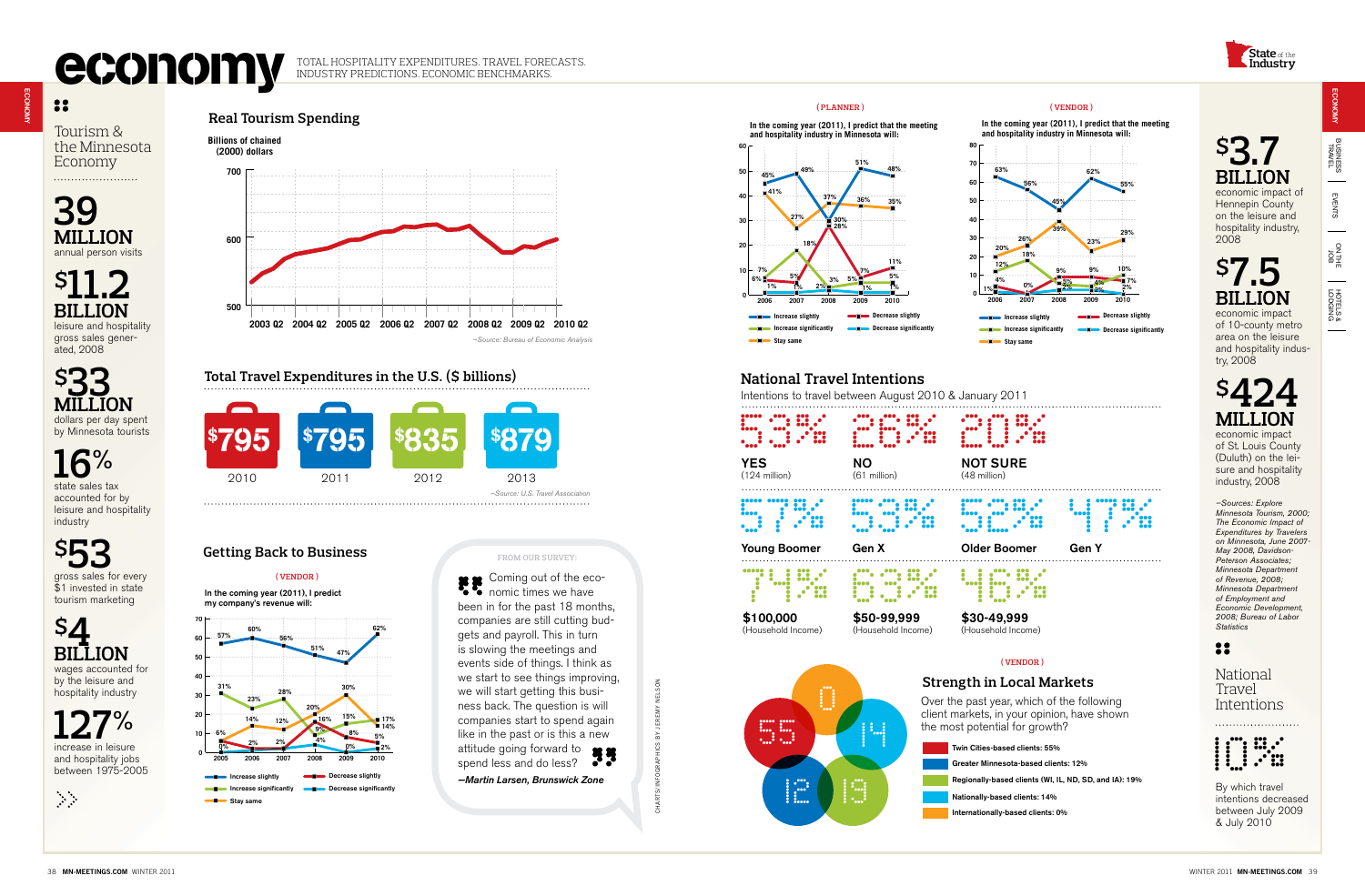## **26%**

use the tools to encourage travelers to network with each other

# **18%**

use social media to network with other travel managers

*—Source: "Social Media in Business Travel Management," American Express Business Travel*

## $\bullet$

### Adopting New Technologies

## **14%**

When asked about the use of new technology over the next three years, 14 percent of travel buyers cited work/life balance as the main reason of introducing new technologies while only 9 percent cited environmental benefits.

corporate travel managers who think business travel is better today compared to one year ago

those who think it will continue to improve over the next year

5.5<sup>0</sup><sup>()</sup> increase in average corporate travel budget in 2010 over 2009



*—Source: American Express*



corporate travel buyers who cite higher rates and fares as the reason for increased spending



million total expected international business travel spend for 2011

> of travel buyers think the procurement of mobile communication tools should be linked with travel procurement. *—Source: American Express*

81 O/ of corporate travel buyers expect<br>in 2011 corporate air bookings to grow in 2011



expect their corporate travel budgets to surpass pre-recession peaks by the end of 2012

"We need to emphasize the importance of face-to-face meetings at least once per year to build teamwork and improve communica-33 tion."

> expect to maintain their new, conservative travel policies

*—Bonnie Marten, University of Minnesota*

## **Business Travel** in Recovery



seek to uncover travel patterns that could lend to better vendor rates and services

### **Types of business trips taken by adults percentage change in the past 12 months Shares by business travel segment up**

*—Source: 2010 Industry Pulse: Business Travel Buyers' Sentiment, National Business Travel Association Foundation, September 2010*



## ECONOMY ECONOMY

business<br>Travel

**EVENTS** 

on the idea  $\frac{1}{2}$ HOTELS & lodging HOTELs &

 $\overline{\phantom{a}}$ 

*—Source: Morgan Stanley, 2010*



Social Media & Business Travel

## **50%** of corporate travel

professionals use social media to support travel management

**44%**

use social media to stay on top of the latest travel information

**43%** use it to learn and communicate best

practices and reduce business travel costs

**42%** use it to look for preferred vendors and services from travelers

## **34%**

**27%** want to gain visibility into traditionally siloed business functions

**1.1 mars 1979** 





### **Top Strategies for Controlling Travel Costs**

### **Shares by business travel segment up trip in the past 12 months Percent of U.S. adults taking a business**

of travelers believe the **ROI from face-to-face business** is significantly higher than conducting a meeting via other methods. *—Source: American Express*



of business travelers **expected to travel as much in 2010 as 2009**, while more than a quarter expected to travel more in 2010 than 2009. *—Source: American Express*





business travel



 $\bullet\bullet$ 



The downturn of the economy is beginning to hit Minnesota's hospitality industry. The merger of Northwest with Delta has taken its toll as well in the cost and availability of seats on flights for traveling attend-**33** ees.

*—Joan Matkaiti, National Marrow Donor Program*

# **From our survey:**

**From our survey:**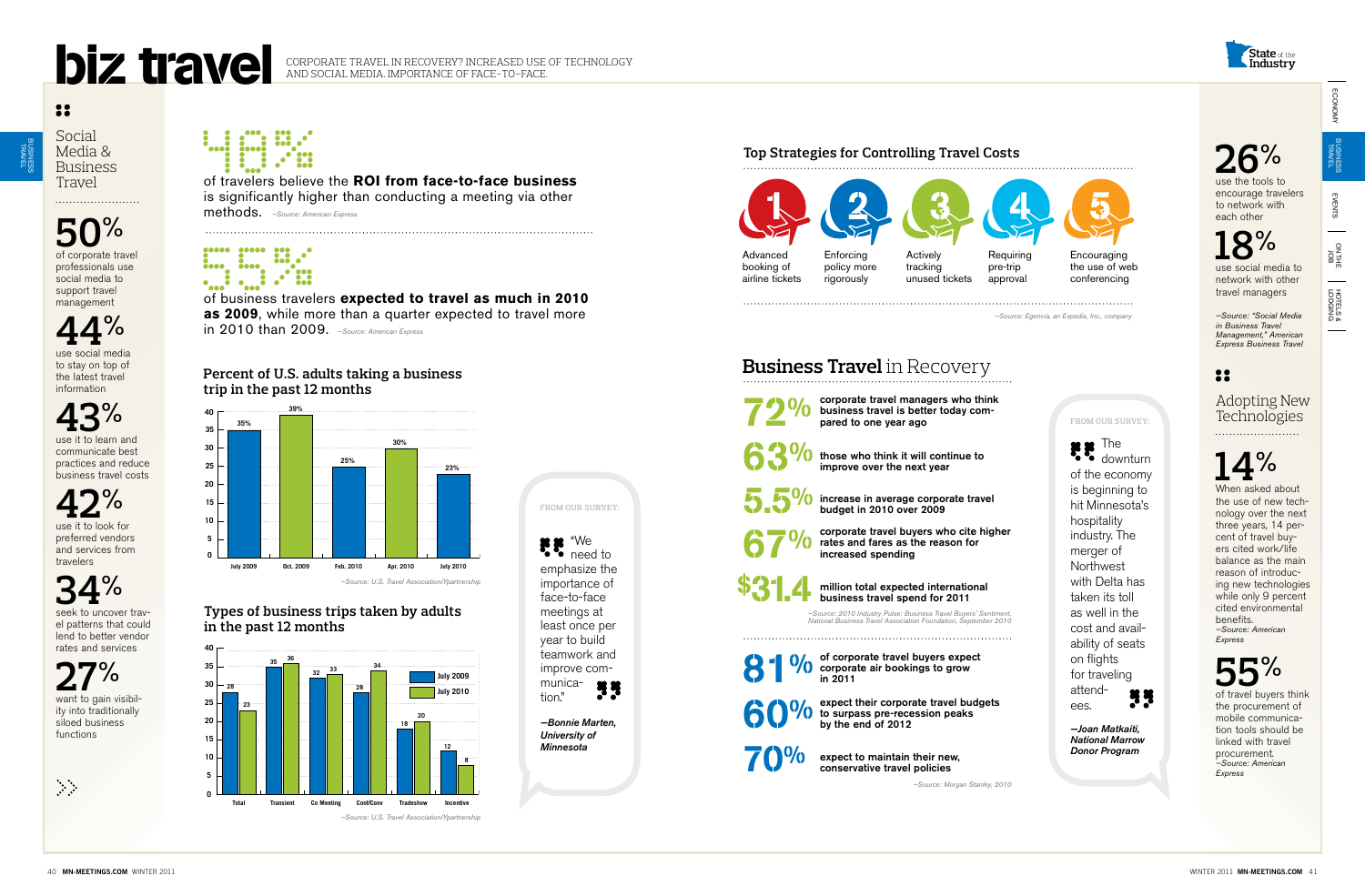

26% 2002 YES

**23 the Twin Cities is the** vendors who think client market with most potential

> Top 3 Marketing Elements for **DEEPENING RELATIONSHIPS**

#### **( PLANNER ) ( Vendor )**

planners who conduct all of their events in Minnesota

**53%** Minnesota vendors with less than one quarter of clients outside

**36%** regional events held in Wisconsin

## **Increased Stayed the same 55%**



**Are you required to report ROI?**



## **67%**

## **64%**

vendors who think winter keeps away national events

## 88

Marketing Meetings



Event Marketing



**54%**

Web Marketinc

Greatest ROI



*—Source: EventView 2010*

Location Location

**42%**

Of those meetings planners hold in Minnesota:

**47%** events held in metro suburbs

**34%** events held in Minneapolis

HOTELS &<br>LODGING lodging HOTELs &

**9%** events held in St. Paul

**70%** planners who learn

of new destinations via word of mouth

**62%** vendors with more than half of their clients in Twin Cities

The increase of social media has a great effect. Potential clients have easy access to information that in the past has not been easily accessible, such as user reviews and posts on Twitter or Facebook where the user speaks about their experience. Word of mouth through these resources has become a huge factor. *—Katie Grace, Grand Hotel Minneapolis*

greatest impact on how you conduct your business **impact on the impact on the same of the same of the same of the same of the same of the same of the same of the same of the same of the same of the same of the same of the same of the same of the same of the same of the s** During the past 12 months, which trend has had the







The Center for Exhibition Industry Research (CEIR) found, for the first time in nine consecutive quarters (since first quarter 2008), positive growth in all metrics. The leading indicator is professional attendance, which showed a 6.6 percent growth over the same period in 2009, while both net square feet of exhibit space sold and number of exhibiting companies grew 5.2 percent over the same period in 2009.

*—Source: CEIR Index, an Analysis of the 2009 Exhibition Industry and Future Outlook*



#### **( PLANNER )**



on the<br>and

EVENTS

EVENTS

# EVENTS BUDGETS AND TRENDS. MEASURING MEETINGS'

VALUE. Disappearing RFP Window.

## $\bullet\bullet$

**If Yes, which of the following ROI measure- ments do you use to determine the success of your meeting or event? (check all that apply)**

sales reports

figures







#### **( Vendor )**

your business relationship with meeting/event planners? **business relationship with meeting/event planners? (choose one)** (choose one) Which issue/operational trend has the biggest impact on

#### **From our survey:**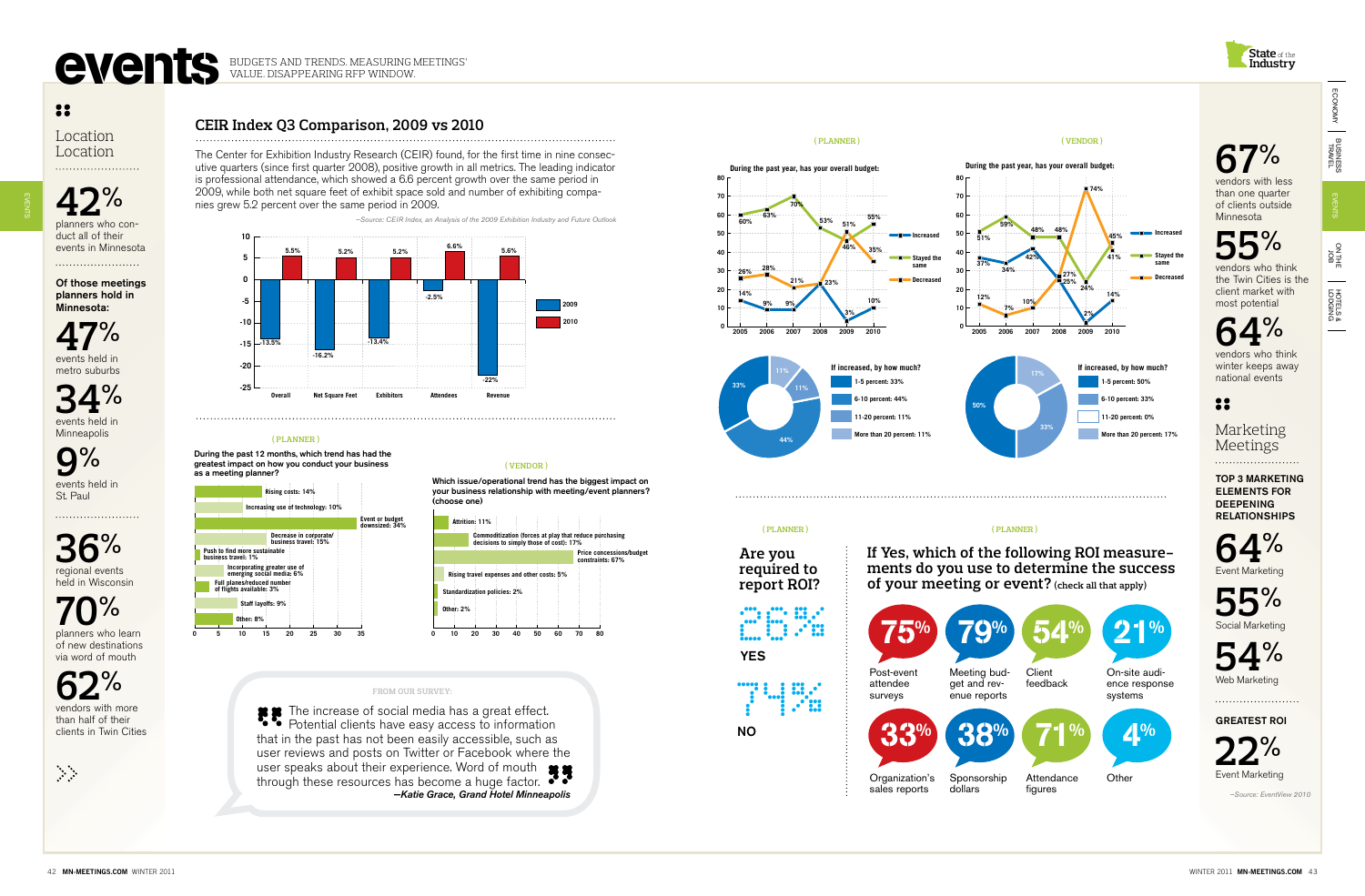

### Measuring Meetings

## **62%**

o<br>Z the<br>H )<br>0

**70%** meeting profession-

als project better upcoming business conditions than they did a year ago

**12%** organizations hiring full-time employees in Oct. 2010



experiencing an increase in domestic corporate meetings and events

## **7%**

decline in government meeting business

# **50%** meeting profession-

als claim rising travel costs have had no effect on business

| Ω               |
|-----------------|
| meeting profes- |

sionals say shorter lead times is the one trend that will affect their business most in the next six months.

*—Source: MPI Business Barometer, October 2010*

### 88

#### Being More Efficient >>

"Social media and smartphones have completely changed how I work. I have closed sales while getting my nails done. But, you have to be quick and agile to keep up with your clients and their business." *—Tracey B. Smith,* 

HOTELS & lodging HOTELs &

 $\overline{\phantom{a}}$ 

*CMP, CMM, Garrett Speakers International, Inc.*

## On the job A MEETING PLANNER'S TASKS. SALARY Snapshot. Keeping up with the times.



"E-mail has changed the amount of time it takes to get material from vendors. Websites have served as a great way to get basic information about a company. Social media outlets have added a new forum for getting the word out about events." *—Joan Rausch, Minnesota Chamber of Commerce*

**What types of events do you plan and/or coordinate? (more than one answer may have been chosen, if appropriate) (more than one answer may have been chosen, if appropriate) What types of events do you plan and/or coordinate?** **What is your salary range?**











**10%**

**during the past year?**

1-5% 6-10% 11-20% More

than 20%

ECONOMY

ECONOMY

**What percentage of your business relies on meetings and events? -4 -2**







**How much has business changed Leisure and Hospitality Industry Employment:**



**10% 12% 0**









**-8 -6 -4 -2 0 2 4 6 8**

| job responsibilities? (check all that apply) |                    |                                                          |                                                 |  |  |  |
|----------------------------------------------|--------------------|----------------------------------------------------------|-------------------------------------------------|--|--|--|
| <b>CORPORATION</b>                           | <b>ASSOCIATION</b> | <b>MEETING</b><br><b>PLANNING</b><br><b>SERVICES CO.</b> | INDEPENDENT<br><b>MEETING</b><br><b>PLANNER</b> |  |  |  |
| 56%                                          | 88%                | 67%                                                      | 80%                                             |  |  |  |
| 24%                                          | 80%                | 33%                                                      | 40%                                             |  |  |  |
| 18%                                          | 40%                | 17%                                                      | 13%                                             |  |  |  |
| 64%                                          | 100%               | 83%                                                      | 73%                                             |  |  |  |
| 22%                                          | 48%                | 17%                                                      | 33%                                             |  |  |  |
| 47%                                          | 76%                | 50%                                                      | 67%                                             |  |  |  |
| 42%                                          | 72%                | 67%                                                      | 87%                                             |  |  |  |
| 62%                                          | 88%                | 83%                                                      | 87%                                             |  |  |  |
| 71%                                          | 96%                | 83%                                                      | 87%                                             |  |  |  |
| 49%                                          | 76%                | 50%                                                      | 60%                                             |  |  |  |
| 33%                                          | 56%                | 33%                                                      | 67%                                             |  |  |  |
| 87%                                          | 96%                | 100%                                                     | 93%                                             |  |  |  |
| 76%                                          | 84%                | 67%                                                      | 93%                                             |  |  |  |
| 20%                                          | 52%                | 50%                                                      | 47%                                             |  |  |  |
| 67%                                          | 76%                | 100%                                                     | 87%                                             |  |  |  |
| 78%                                          | 84%                | 83%                                                      | 93%                                             |  |  |  |
| 20%                                          | 32%                | 50%                                                      | 47%                                             |  |  |  |
| 76%                                          | 92%                | 100%                                                     | 93%                                             |  |  |  |
| 2%                                           | 8%                 | 0%                                                       | 0%                                              |  |  |  |
|                                              |                    |                                                          |                                                 |  |  |  |

#### **As a planner, which of the following tasks are part of your job responsibilities? (check all that apply)**

**(PLANNER )**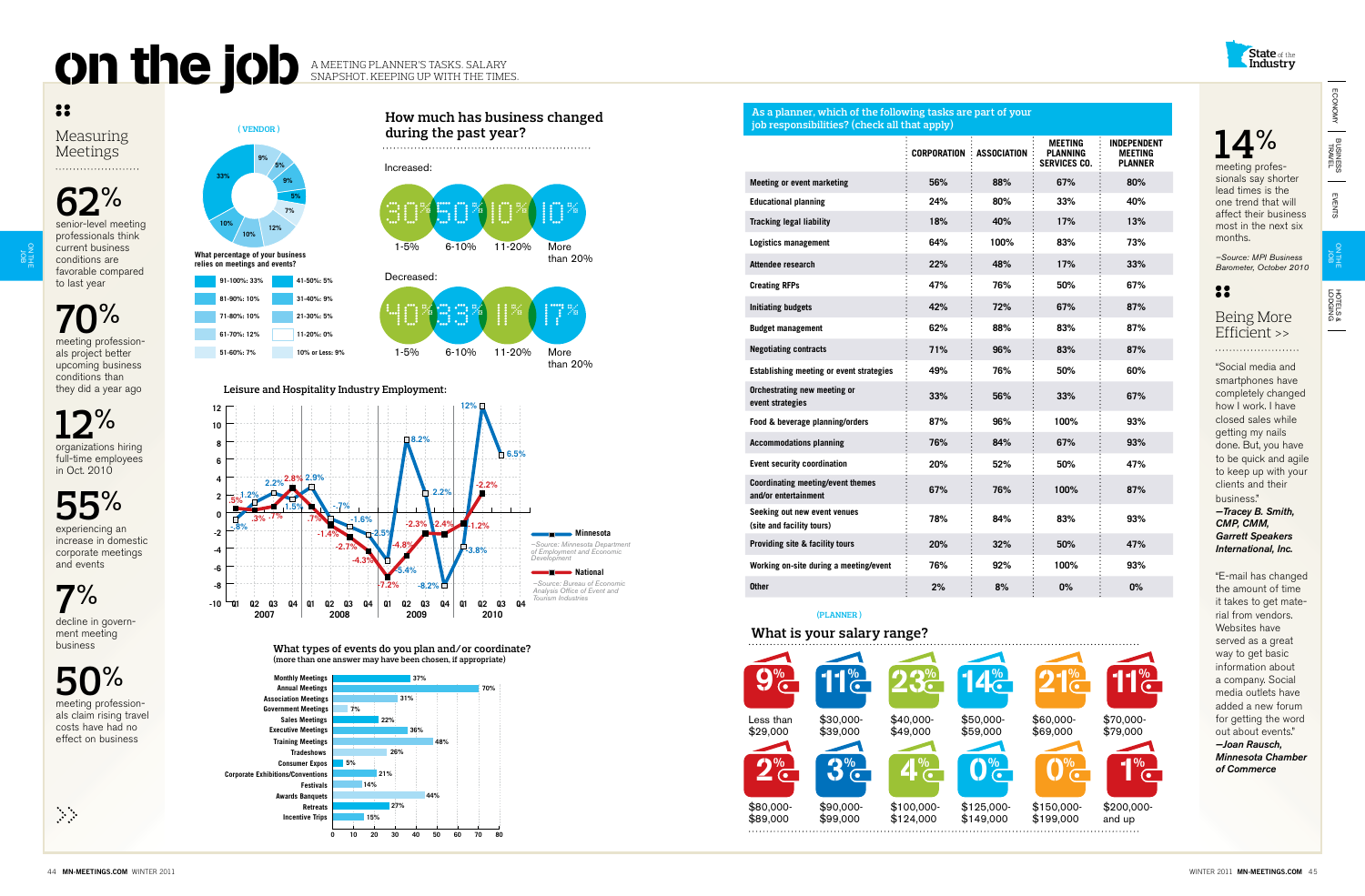U.S. Lodging Growth *(Sept. 2010 vs. Sept. 2009)* 

**Winneapolis needs another hotel with as much**<br> **All or more masting as well with as much as much** or more meeting space than the Hilton, the Marquette and the Sheraton Bloomington. We definitely don't need another boutique hotel.<br>
I inde Hurtley. The Linwood Group Inc nitely don't need another boutique hotel. *—Linda Hurtley, The Linwood Group, Inc.*

**Occupancy**

**7.3%** Luxury Hotels

**5.7%** Upper Upscale

**7.6%** Upscale

**7.2%** Midscale w/ F&B

**7.2%**<br>Midscale w/o F&B

**7.4%** Economy

**5.8%** Independents

**RevPAR 12.3%**

Luxury

**9%** Upper Upscale

**9.1%** 

**6.7%** Economy

**8.2%** Independents

**ADR**  (Average Daily Rate)



Luxury

**3.1%** Upper Upscale

**1.4%** Upscale



**1%** Midscale w/o F&B







*\*Minnesota YTD through August 2010 —2010 Smith Travel Research, Inc.*



| Minneapolis/St. Paul Room Revenues |                                 |                                    |  |
|------------------------------------|---------------------------------|------------------------------------|--|
| <b>Year to Date</b>                | <b>Rooms Sold</b><br>(millions) | <b>Rooms Revenue</b><br>(millions) |  |
| 2007                               | 10.3                            | \$913.7                            |  |
| 2008                               | 10.3                            | \$945.1                            |  |
| 2009                               | 9.5                             | \$824.9                            |  |
| 2010                               | 10.2                            | \$876.5 46.3%                      |  |

*\*Minnesota: Total State, YTD August Room Revenue —2010 Smith Travel Research, Inc.*

|                           | <b>Active Pipeline Down One Third Versus 2009</b> |          |                   |          |
|---------------------------|---------------------------------------------------|----------|-------------------|----------|
| <b>Phase</b>              | Aug 2010                                          | Aug 2009 | <b>Difference</b> | % Change |
| In.<br>Construction       | 211                                               | 409      | $-198$            | $-48.4%$ |
| Final<br>Planning         | 398                                               | 278      | 120               | 43.2%    |
| Planning                  | 1.021                                             | 1.676    | $-655$            | $-39.1%$ |
| Active<br><b>Pipeline</b> | 1.630                                             | 2.363    | -733              | $-31.0%$ |

*\*Minneapolis/St. Paul Market. Active Development Pipeline – Rooms % Change From Last Year —Source: STR/McGraw-Hill Construction. 2010 Smith Travel Research, Inc.*

| <b>Room Revenue Demand</b> |                   |          |                  |                             |  |
|----------------------------|-------------------|----------|------------------|-----------------------------|--|
|                            | <b>MINNESOTA</b>  |          |                  | <b>MINNEAPOLIS/ST. PAUL</b> |  |
|                            |                   | % Change |                  | % Change                    |  |
| <b>Room Supply</b>         | 17.5 M            | 1.2%     | 9.2 <sub>M</sub> | 1%                          |  |
| <b>Room Demand</b>         | 10.2 <sub>M</sub> | 6.9%     | 5.7 M            | 10%                         |  |
| <b>Occupancy</b>           | 58%               | 5.7%     | 62%              | 9.1%                        |  |
| Average<br>Daily Rate      | \$86.17           | $-0.6%$  | \$90.57          | 1.5%                        |  |
| <b>RevPAR</b>              | \$49.88           | 5.0%     | \$55.82          | 7.4%                        |  |
| Room<br>Revenue            | \$877 M           | 6.3%     | \$513 M          | 8.3%                        |  |



HOTELs & lodging

# notel & lodging TRAVEL EXPENDITURES IN MINNESOTA AND

## Surrounding Markets. Lodging Forecasts.

### $33$

The nation's hotels felt a bit of a reprieve in the last year. Occupancy rates for the country's top 25 markets, which includes the Twin Cities, increased by 7.6 percent between September 2009 and 2010, which is better than the 6

### **Steady Mix of Transient and Group Business Steady Mix of Transient and Group Business**

percent decrease the country felt between September 2008 and 2009. Revenue per available room (RevPAR) also saw an increase of more than \$8 in September 2010 vs. 2009. *—Source: Smith Travel Research's September 2010 Hotel Review*

## **Cross-Country Comparison**



**7.5%**<br>Midscale w/ F&B

**8.2%**<br>Midscale w/o F&B

*—Source: Smith Travel Research, Inc.*



ECONOMY

ECONOMY

business<br>Fravel